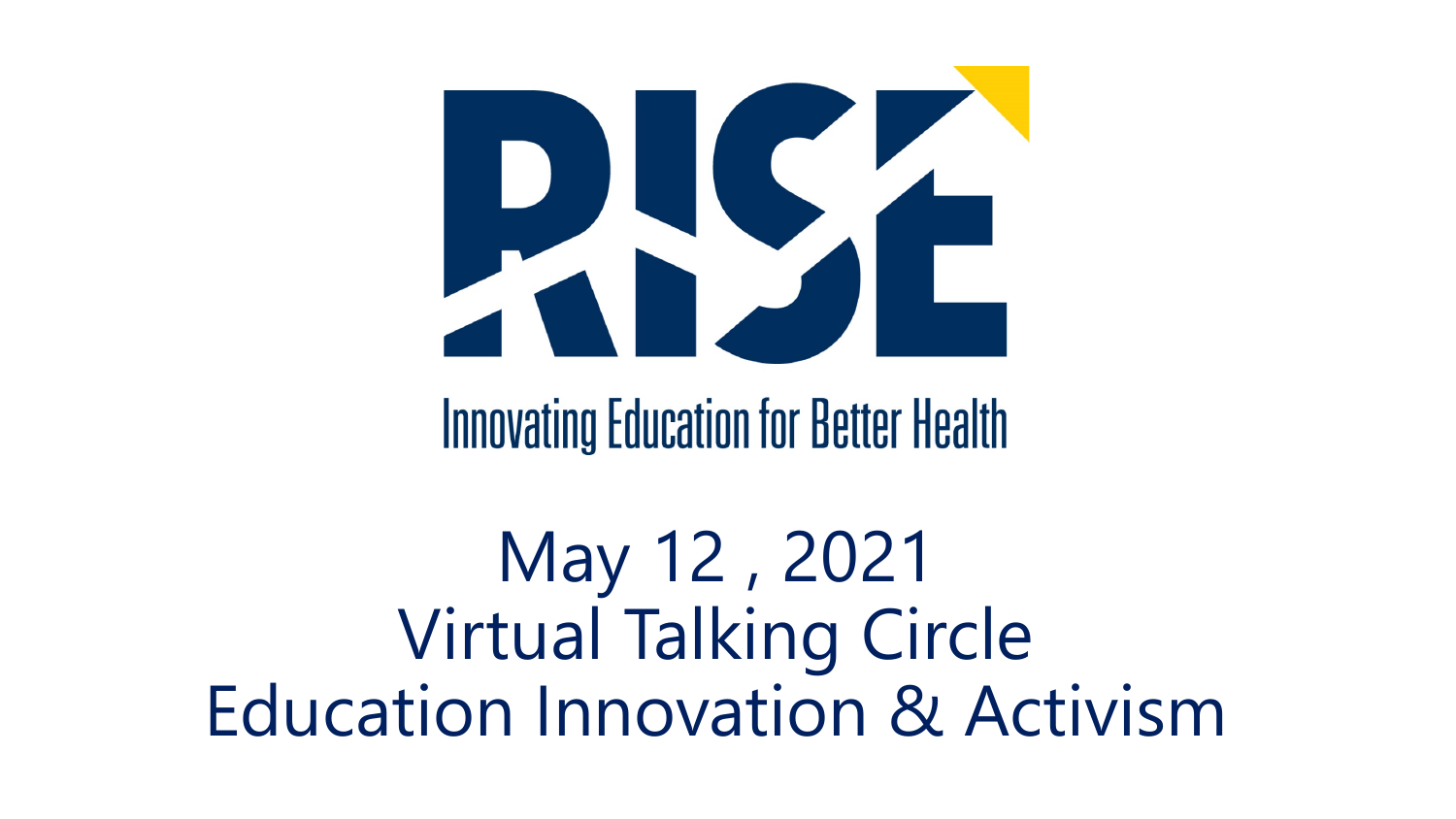## **Virtual Talking Circles to Date**



creative ideas, novel experiments, and best practices in health sciences education

**Topics**: *"Innovation in a Time of Crisis", "Virtual Communities of Practice", "Virtual Care", "Learners as Co-producers", "Anti-Racism as an Innovation", "Intelligent Risk-Taking", "Failure", "Why Vision?*", *"RISE Vision", "Innovation Systems", "Artificial Intelligence and Machine Learning", "Towards a cohesive vision of innovation"* **Next VTC: June 9, noon**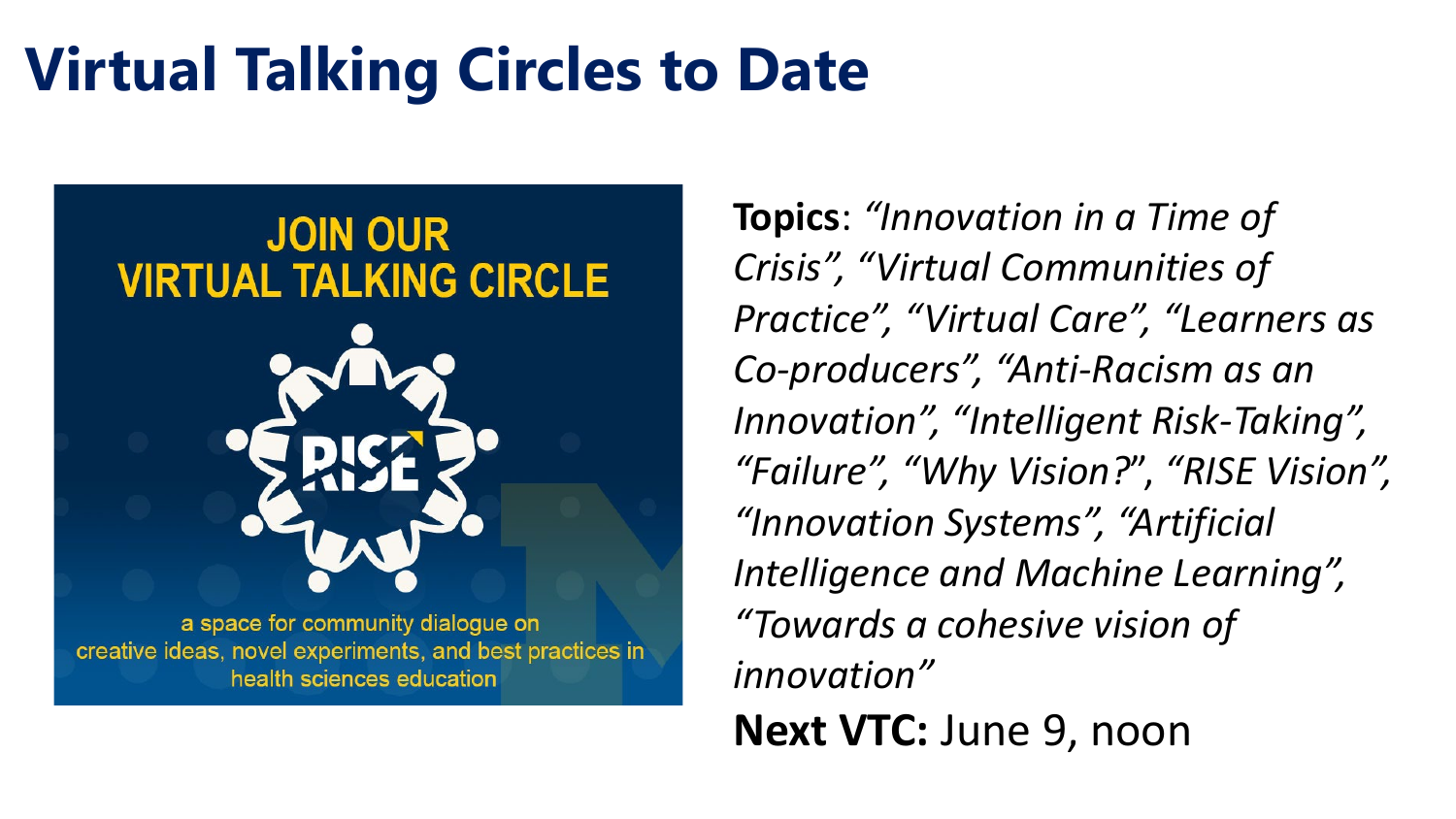#### **This Month's Collaborators** …

## **CENTER FOR** ACADEMIC INNOVATION

# **AND SOUTHER SEARCH ON SEARCH ON LEARNING & TEACHING**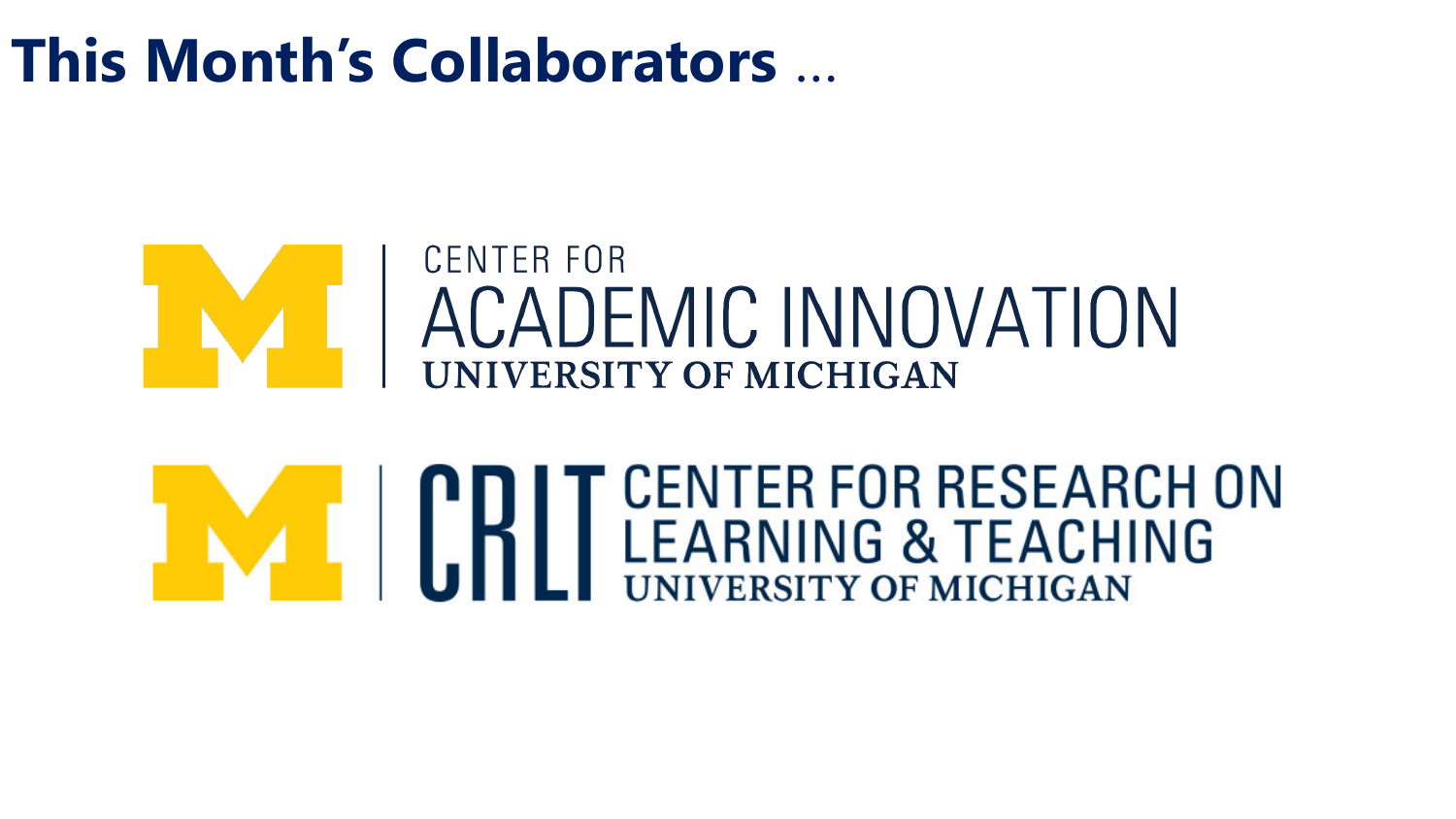## **Coming together…**

*What is the goal of education innovation at UM?*

- How can education innovation potentially increase equity in society (e.g. health, social mobility, etc.)?
- How might education innovation create more equitable and just learning experiences?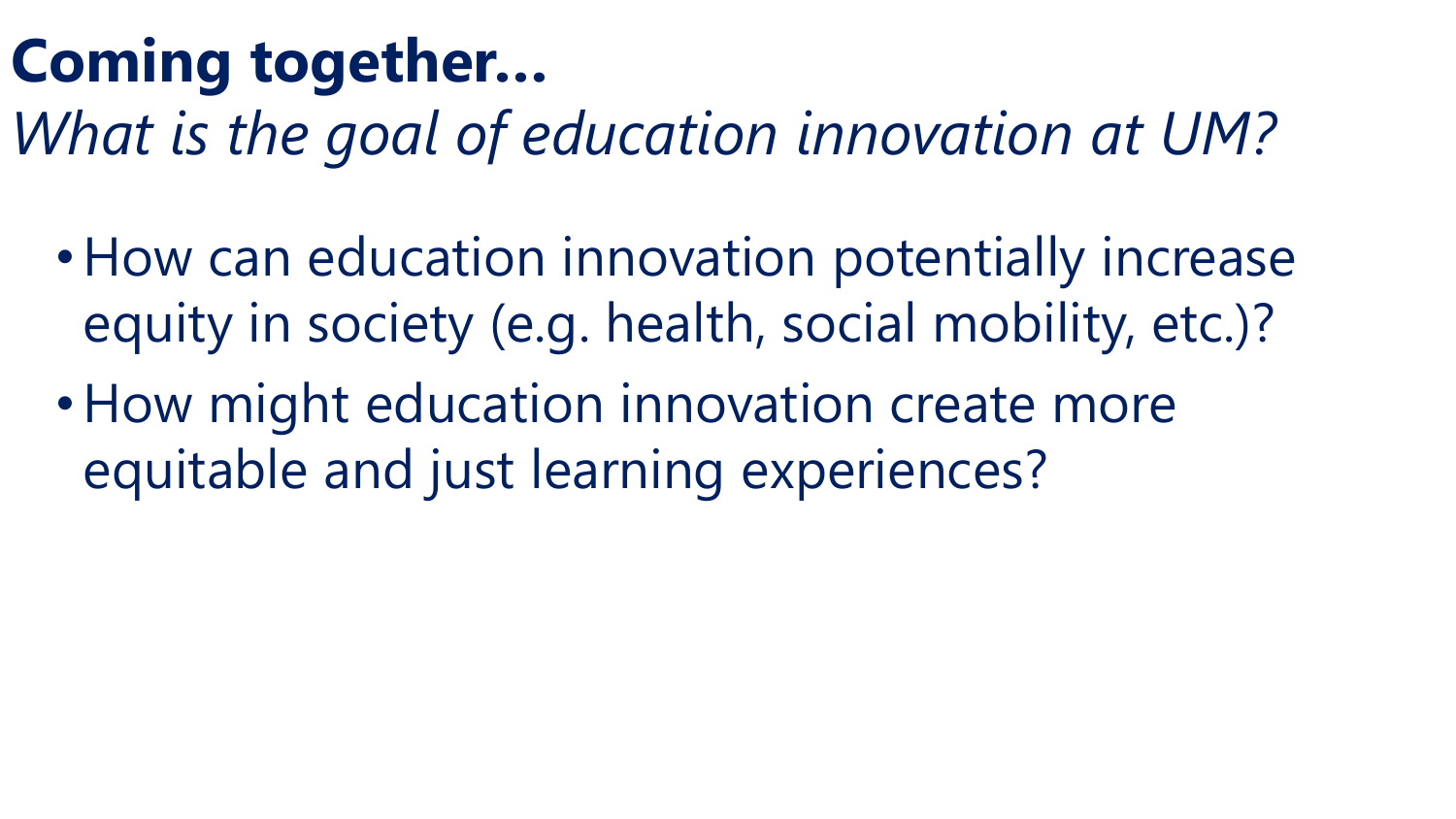### **Our Visions for Education Innovation**

#### **RISE:**

Health science education (HSE) innovations have the potential to **improve health and science outcomes** by making scalable adjustments, modifications or transformations to existing science, health, and/or healthcare delivery resources, processes, or systems.

#### **CRLT:**

The mission of the Center for Research on Learning and Teaching (CRLT) is to promote excellence and innovation in teaching in all 19 schools and colleges at the University of Michigan. As described in the criteria for the Provost's TIP award, all innovations should have **demonstrated significant impact on teaching effectiveness, student learning and/or retention.**

#### **Center for Academic Innovation:**

We are designing the future of learning through research, innovation, experimentation, and iteration. Our charge is to **extend academic excellence, expand public purpose and help to end educational privilege.**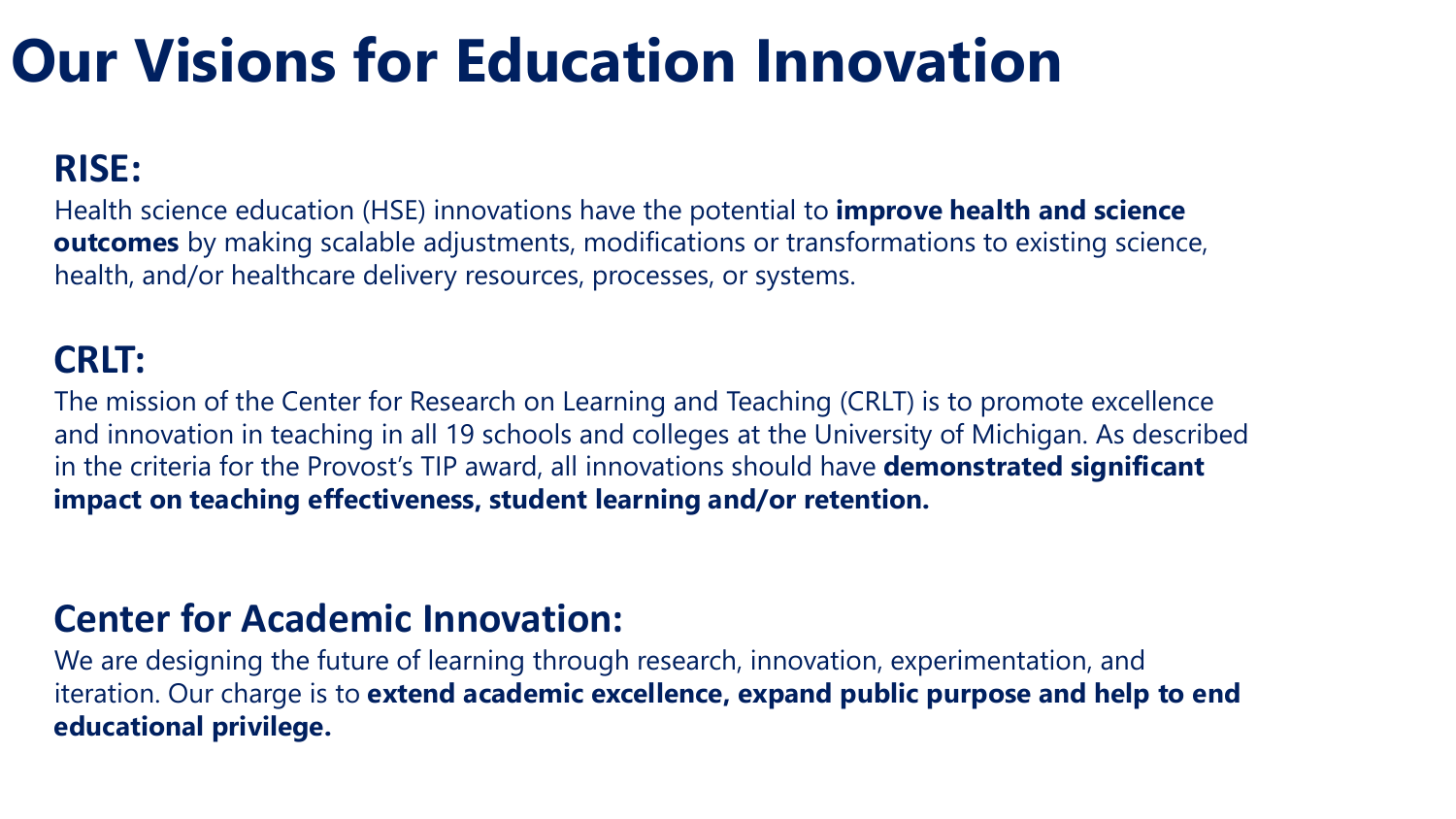#### **Concept 1 - Education Innovation**

The development of new educational products or processes that provoke positive change for learners, broader society, and/or the creation and delivery of educational experiences. This includes the adoption of a product or process in a new domain or context.

Moe R. Guest Post: A Definition of Academic Innovation. Blog. Inside Higher Ed.

[https://www.insidehighered.com/blogs/technology-and-learning/guest-post-definition-academic innovation](https://www.insidehighered.com/blogs/technology-and-learning/guest-post-definition-academic-innovation). February 24, 2019. Shelton J. Education Innovation: What It Is and Why We Need More of It. Blog. Education Week. [https://www.edweek.org/education/opinion-education-innovation-what-it-is-and-why-we-need-more-of-it/2011/09.](https://www.edweek.org/education/opinion-education-innovation-what-it-is-and-why-we-need-more-of-it/2011/09) September 28, 2011.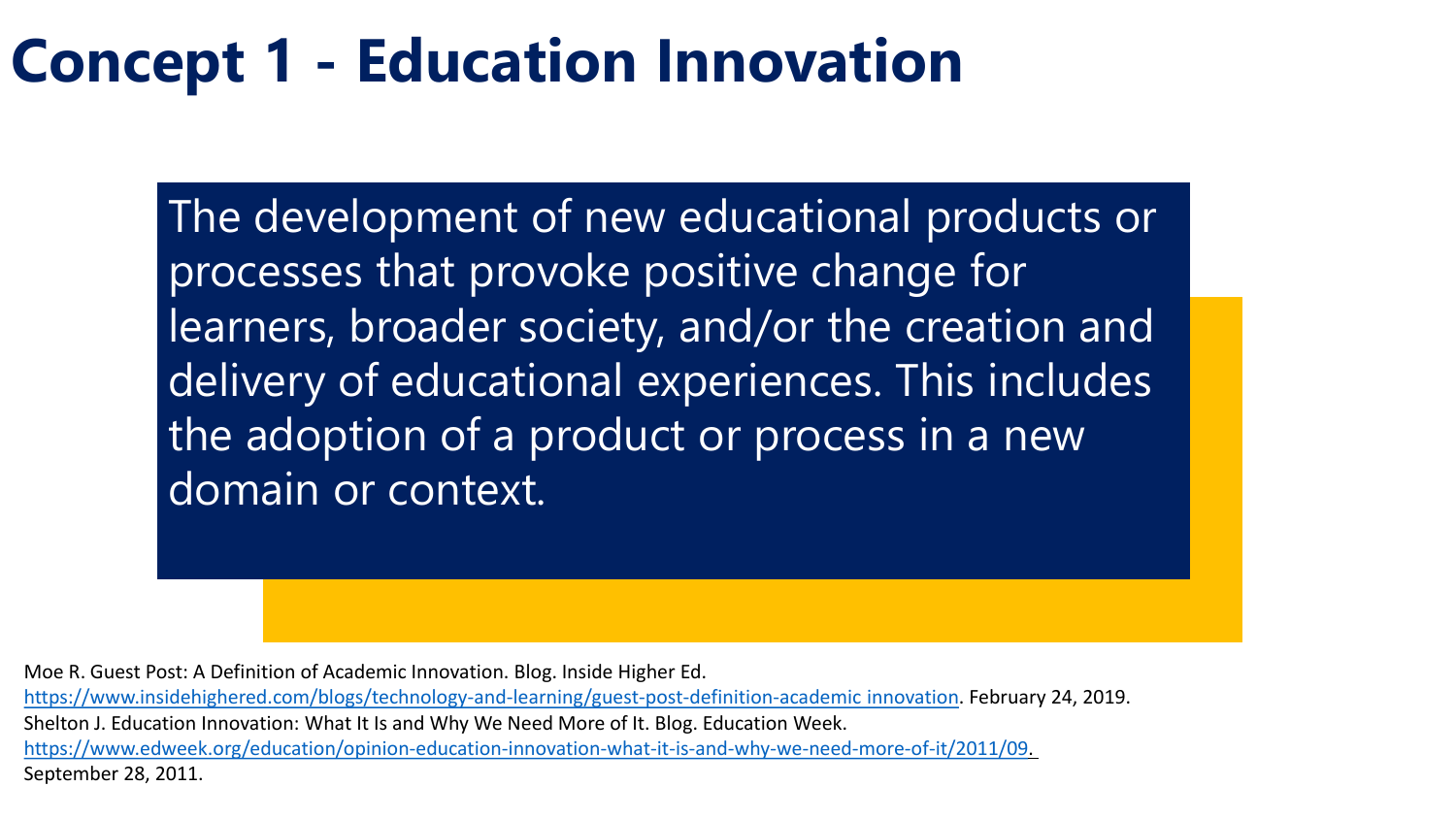#### **Concept 2 - Activism**

#### The practice of taking deliberate action to achieve political or social goals.

Collins English Dictionary. Dictionary.com. <https://www.dictionary.com/browse/activism>. 2012 Digital Edition.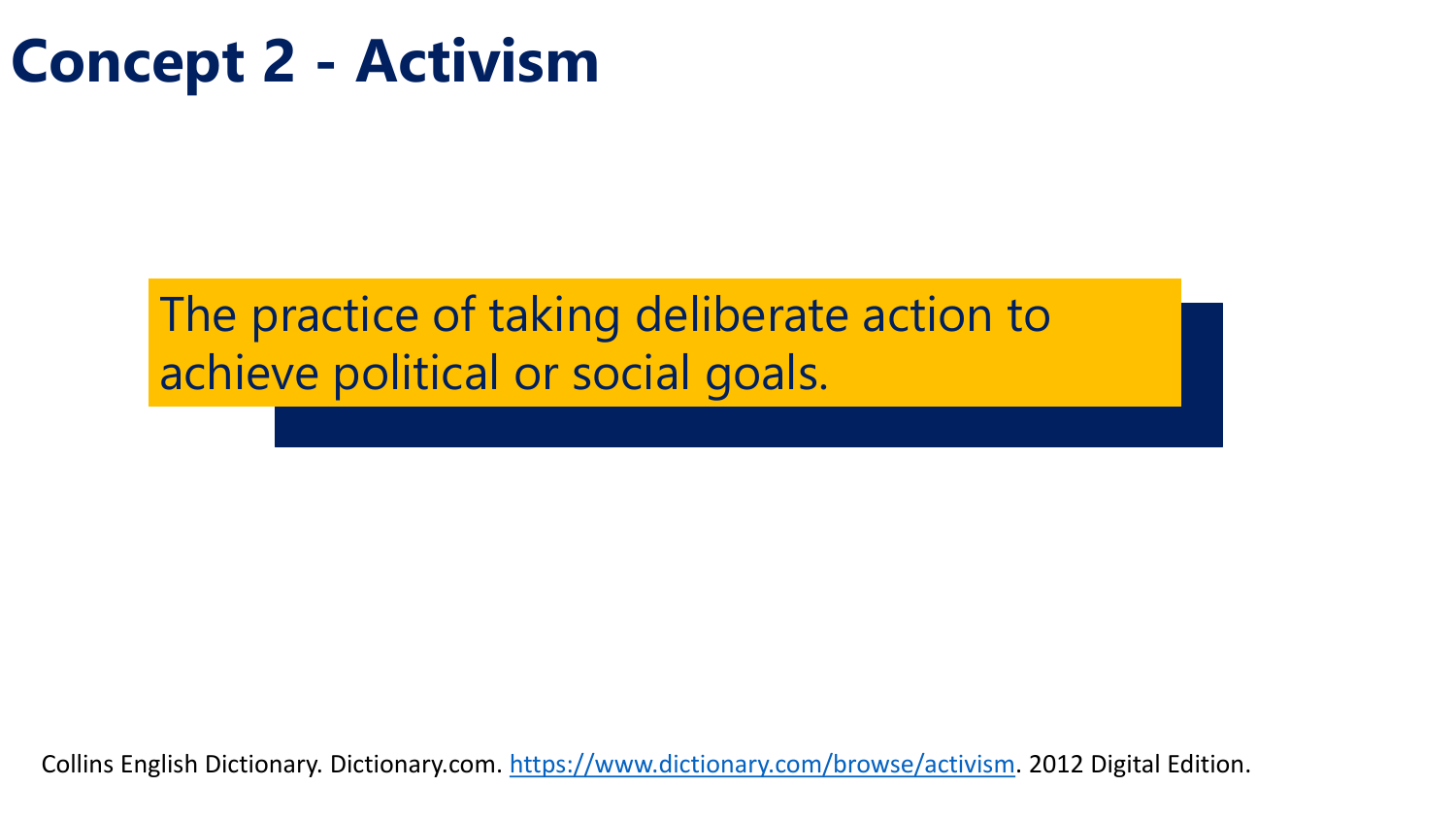#### **Why Bring These Two Concepts Together**

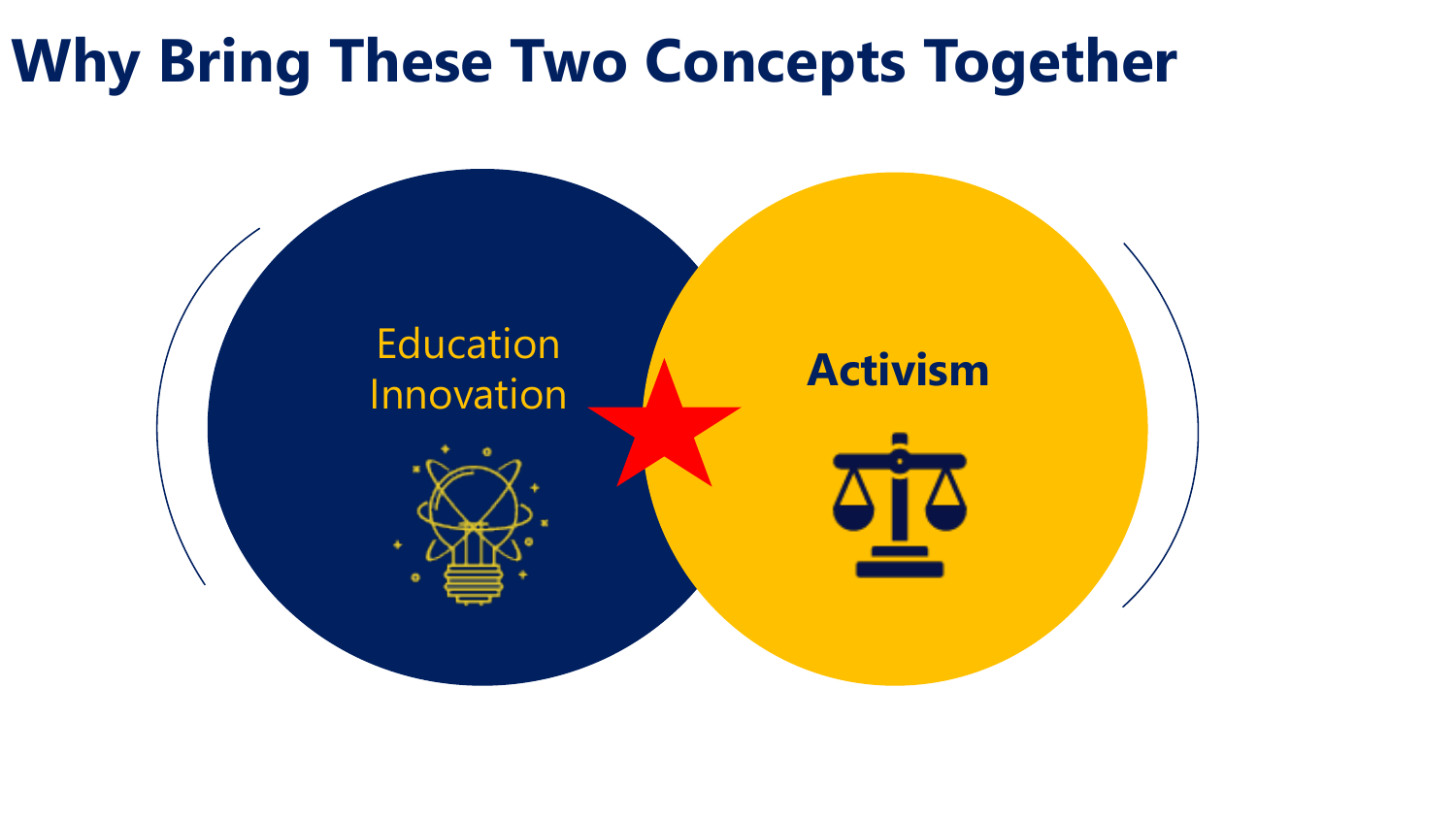#### **Why Bring These Two Concepts Together**

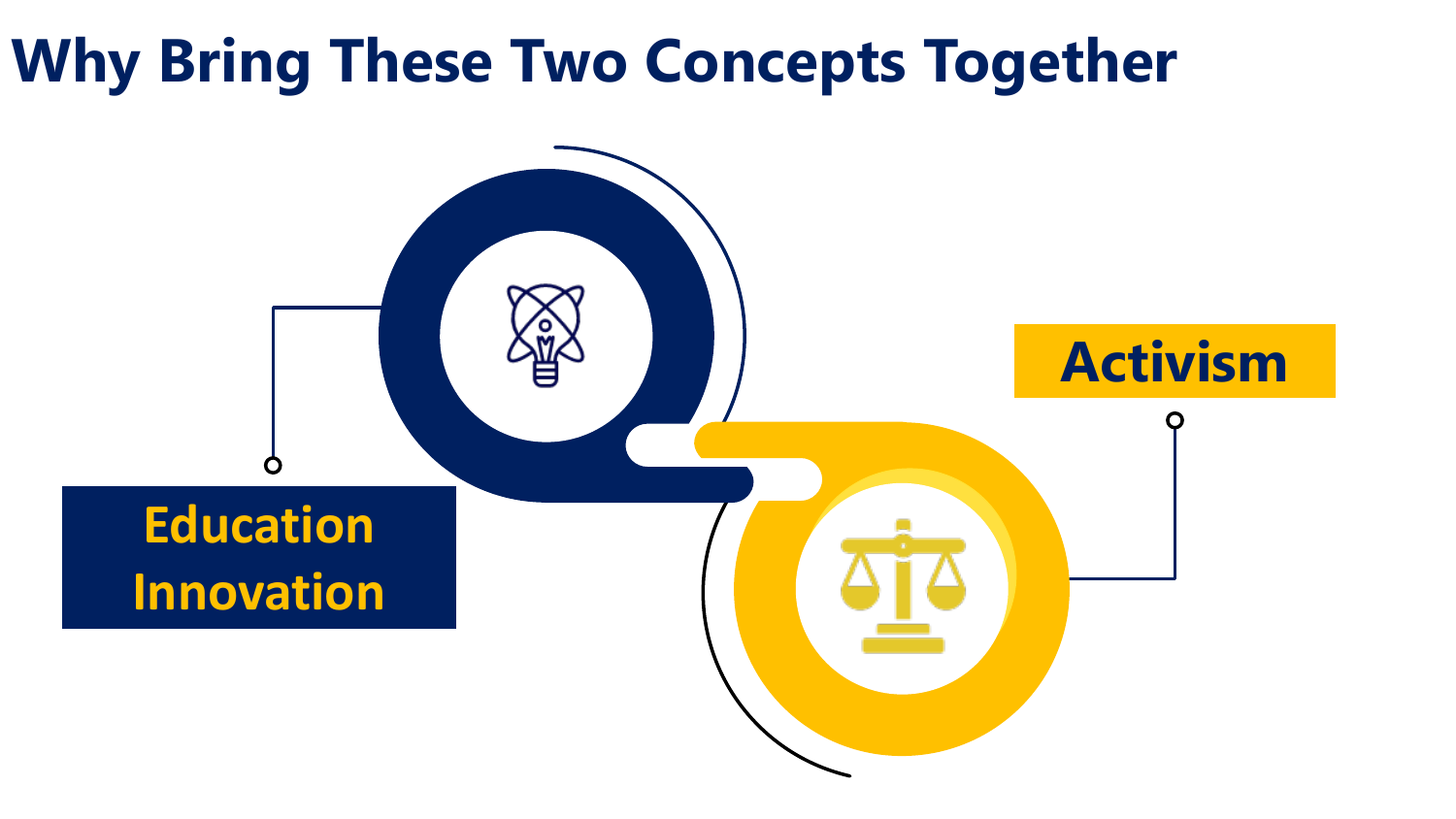#### **Questions on how the concepts sit together**

• How can education innovation potentially increase equity in society (e.g. health, social mobility, etc.)?

• How might education innovation create more equitable and just learning experiences?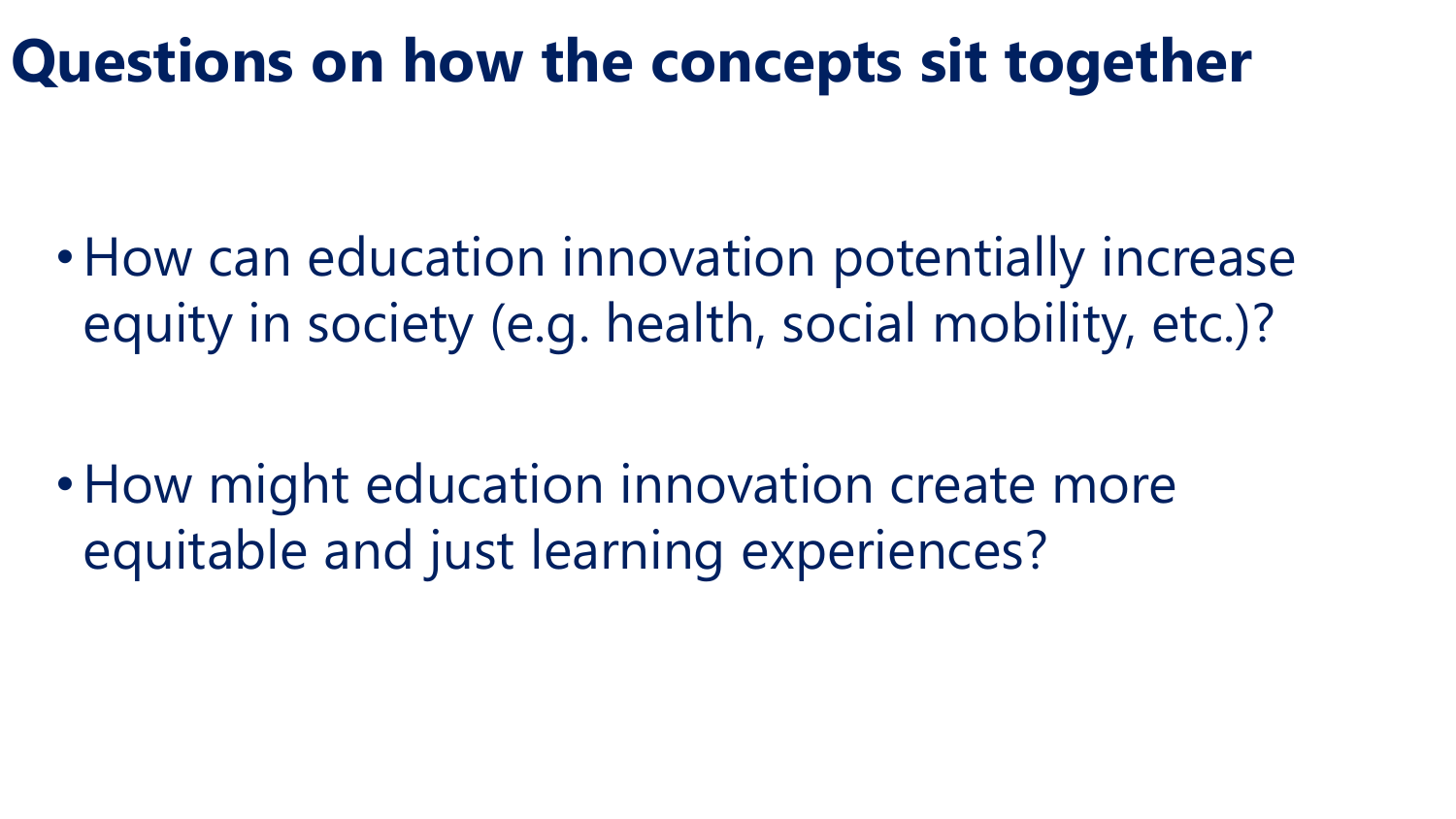### **Questions on specific ideas and projects**

• What existing projects are you aware of involving education in the UM professional schools and social justice?

• What future educational innovation projects could you imagine working on to support social justice?